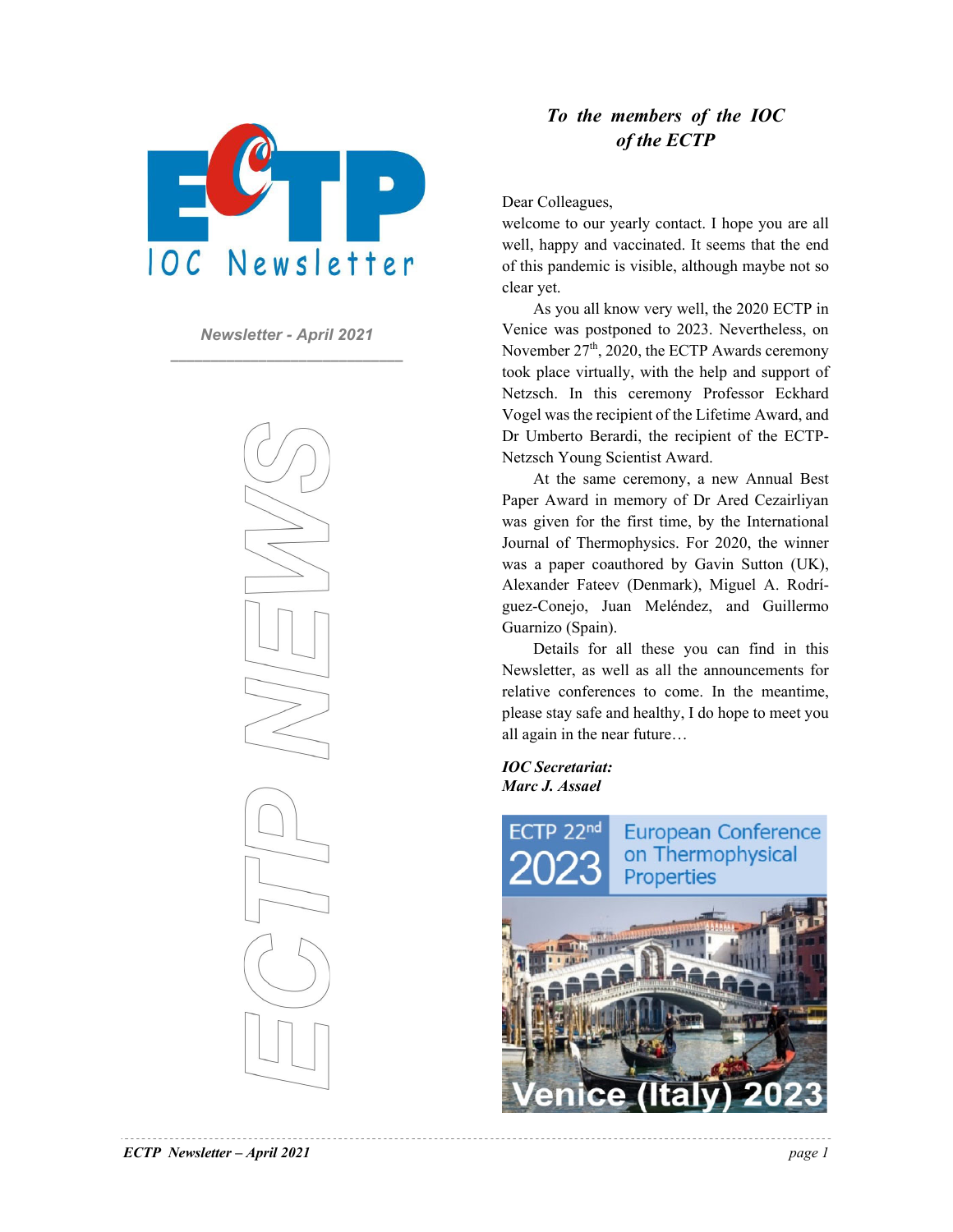### **ECTP Lifetime Award 2020 Professor Eckhard Vogel (Germany)**

Probably professor Vogel's most interesting and most valuable work is on the measurement and correlation of viscosity in the dilute-gas region. His work in that region is unique, the viscosity measurements are characterized by the lowest possible uncertainty and the highest understanding of all processes involved. His glass oscillating-disk viscometer is surely the most accurate instrument in operation in that range today, and his dilute-gas measurements a) have served as reference values in order to calibrate other viscometers in this region, but also b) have formed the basis of correlation for most fluid reference correlations published today.

### **ECTP-NETZSCH Young Scientist Award 2020 Dr Umberto Berardi (Italy)**

Dr Berardi is passionate about the relationship between buildings, the environment and ourselves, and sees advancements in technology as a major parameter. From automatic shading controls, to innovative thermal storage, the technology we use to engage with buildings is advancing quickly, including Dr Berardi's own research. Mostly concerned with improving building energy performance by incorporating novel techniques including nanotechnologies and aerogels, Dr Berardi is excited about the shape his work is taking and its potential for contributing to a reduction in energy consumption.

## ARED CEZAIRLIYAN BEST PAPER AWARD



Ared Cezairliyan was an internationally acclaimed physicist in the field of high-temperature thermophysics, who was appointed as a researcher at the National Bureau of Standards (now NIST) and founded the now worldrenowned Dynamic Thermophysical Measurements Laboratory. He did pioneering work in the field of measurements of thermodynamic and transport properties of metals and alloys at high temperatures with dynamic techniques. He founded the *International Journal of Thermophysics* in 1980 and served as its Editor-in-Chief until his death in 1997 [1], setting the standards for an internationally-respected journal known to all of those working in the field.

[1] Sengers, J.V. In Memoriam - Ared Cezairliyan (1934-1997). *International Journal of Thermophysics* **19,** 351–353 (1998). https://doi.org/10.1023/A:1022596907408

In January 2020 the Editors and Publishers of **International Journal of Thermophysics** announced the creation of an annual best paper award, named after the journal's founding Editor, Dr Ared Cezairliyan. The creation of this award coincides with the 40th anniversary of the launch of the journal, which published its first issue in March 1980. The Cezairliyan Prize recognizes a paper judged to make a significant advance in the field of thermophysics, published in IJT in the previous calendar year, and is selected by a prize committee from the journal's Editorial Board. It carries a certificate and a cash award of €1500 for the author, and is presented at the main thermophysics conference in each year (the Symposium on Thermophysical Properties, the European Conference on Thermophysical Properties, or the Asian Thermophysical Properties Conference). Further information is available here

2020 **Award Recipients**: Gavin Sutton (UK), Alexander Fateev (Denmark), Miguel A. Rodríguez-Conejo, Juan Meléndez, and Guillermo Guarnizo (Spain), "Validation of Emission Spectroscopy Gas Temperature Measurements Using a Standard Flame Traceable to the International Temperature Scale of 1990 (ITS-90)", Int. J. Thermophys. **40**:99 (2019).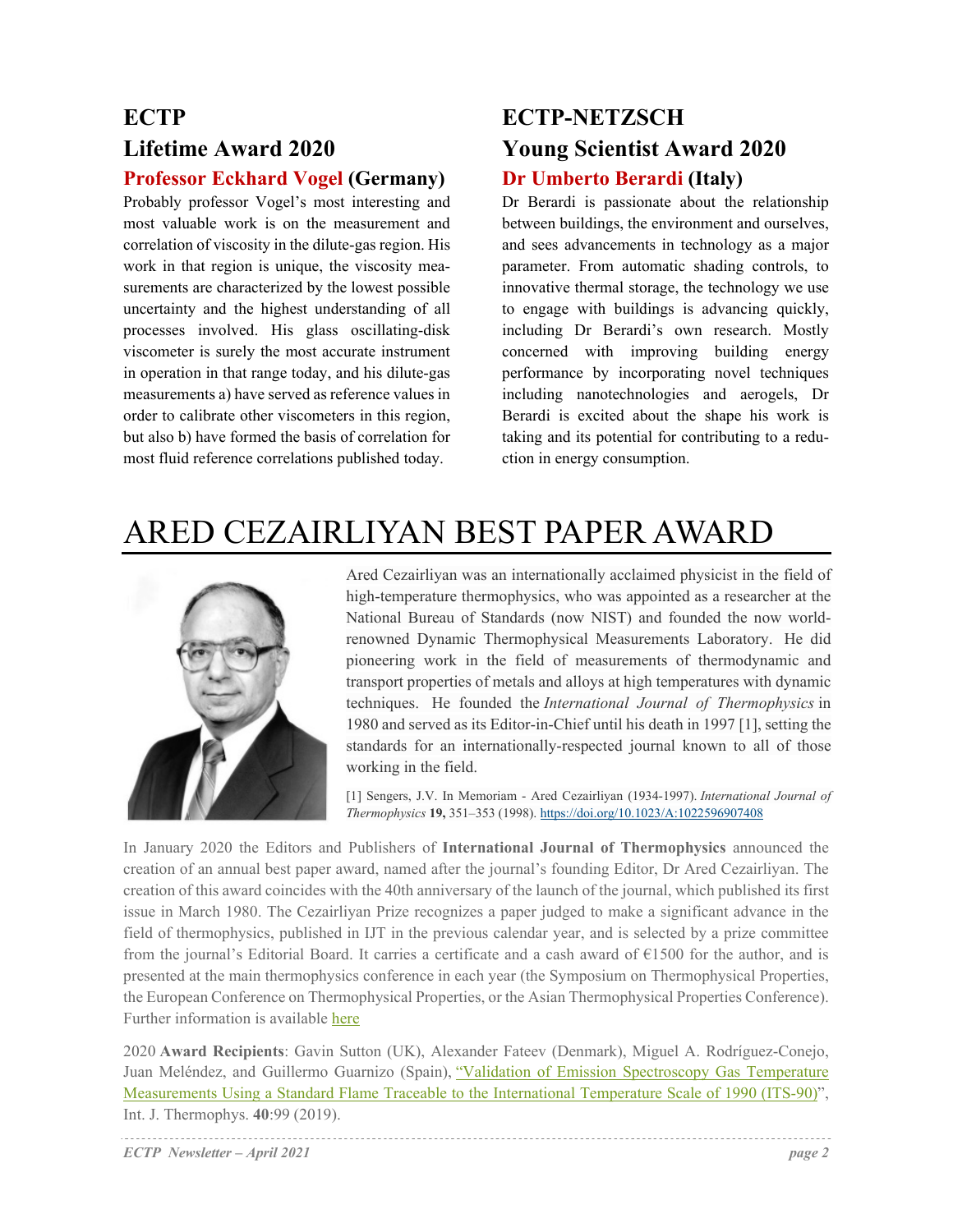# ECTP LIFETIME AWARD

The Award is intended (a) to honour outstanding scientific work in any field of research on thermophysical properties, (b) to encourage efforts which help to understand and make it possible to predict the thermophysical properties of matter, (c) to underline the importance which the scientific community, as well as industry, attaches to the broadening of our knowledge about the thermophysical properties of matter.

**1988** 

**1996** 

(France)



**1986**  Eric Fitzer (Germany)



**1993**  Giuseppe Ruffino (Italy, posthumous)



**2002** Kosta D. Maglic (Serbia)



**2005**  Ronald P. Tye (UK)

Hans E. Schmidt

Francois Cabannes



**2011** Sir William A. Wakeham (UK)



**2014**  William M. Haynes (USA)



**1990**  Raymond E. Taylor (USA)



**1999** Roy Taylor (UK)



**2008**  Akira Nagashima (Japan)



**2017**  Francesco Righini (Italy)



**2020**  Eckhard Vogel (Germany)

# ECTP-NETZSCH YOUNG SCIENTIST AWARD

The Award intends to recognize exceptional scientific achievement in any area of thermophysical properties research by a young person (no more than 40 years of age at the time of award presentation).



**1999**  Steffen Rudtsch (Germany)



**2008**  Juergen Brillo (Germany)



**2017**  Andriy Yakymovych (Austria)



**2002**  Brian Monaghan (UK)



Robert Hellmann (Germany)



**2020**  Umberto Berardi (Italy)



**2005**  Maria José V. Lourenço (Portugal)



**2014**  Mara G. Freire (Portugal)